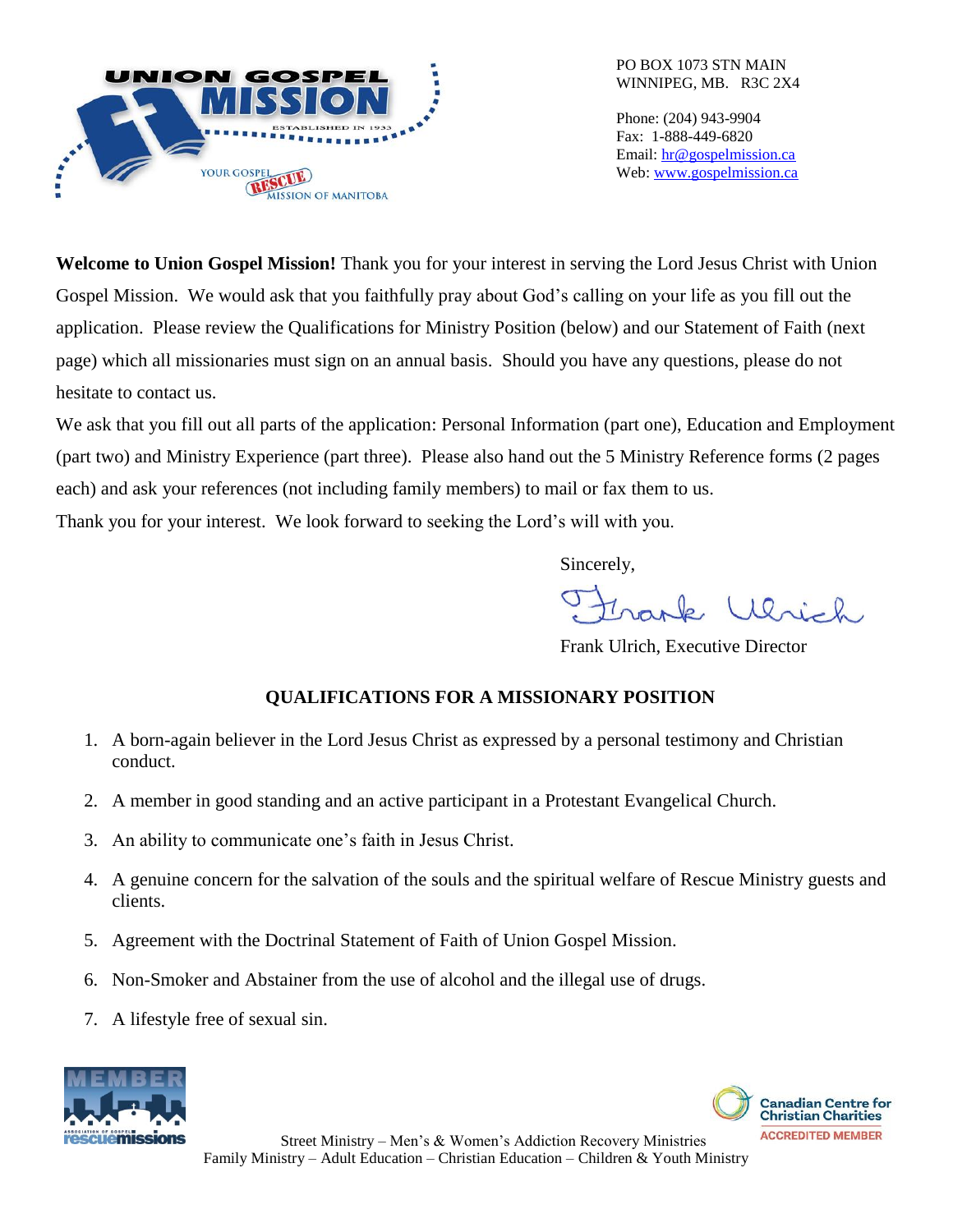## **Union Gospel Mission Statement of Faith**

Union Gospel Mission, PO Box 1073 Stn Main Winnipeg, MB R3C 2X4

- I. We believe the Bible to be the Divinely inspired and only infallible and inerrant Word of God. (II Timothy 3:16-17)
- II. We believe in the Trinity of the Deity, Father, Son and Holy Spirit, equal and co-existent from all Eternity, yet inscrutably one. (1John 5:7)
- III. We believe in the Virgin Birth of our Lord Jesus Christ (Matthew 1:23), His Eternal Deity (John 1:1) and His perfect Humanity (Hebrews 4:15). We accept literally His miracles, His death upon the Cross as the only atonement of sinners (I Peter 1:18-19), His glorious bodily resurrection and His Ascension to the right hand of the Majesty on High (Revelation 1:18), and His promise to return in the air for His people and to establish His glorious Kingdom in Righteousness (1Thessalonians 4:14-17 & 2 Peter 3:4-14).
- IV. We believe man to be lost in his natural condition, at enmity with God and to die without Christ is to perish forever (John 8:24). We believe salvation to be through faith in Christ alone (Ephesians 2:8-10), the New Birth being the work of the Holy Spirit in the soul (John 3:5). We affirm that the believer is indwelt by the Spirit of God upon conversion (Ephesians 1:13). We believe in the resurrection of the saved to life eternal, and of the lost to eternal damnation (Matthew 25:46).
- V. We believe as an Evangelical (non-denominational) organization we can work harmoniously with all those who hold the above fundamentals of the faith and will not seek to promote personal or denominational distinctions, which would be divisive to the unity of the body of Christ as represented in the Staff and Board of Directors. (1Corinthians 12:17-21 & John 17:21-23)

If any member of the Mission finds, at any time, that he/she cannot subscribe wholeheartedly and without reservation to the foregoing "Statement of Faith" it shall be his/her duty to report to the Board of Directors accordingly, and his/her place shall be declared vacant.

I agree with the above statements

 $Signed:$ 

(Print)

Name: \_\_\_\_\_\_\_\_\_\_\_\_\_\_\_\_\_\_\_\_\_\_\_\_\_\_\_\_\_\_\_\_\_

Date:  $\frac{1}{2}$ 

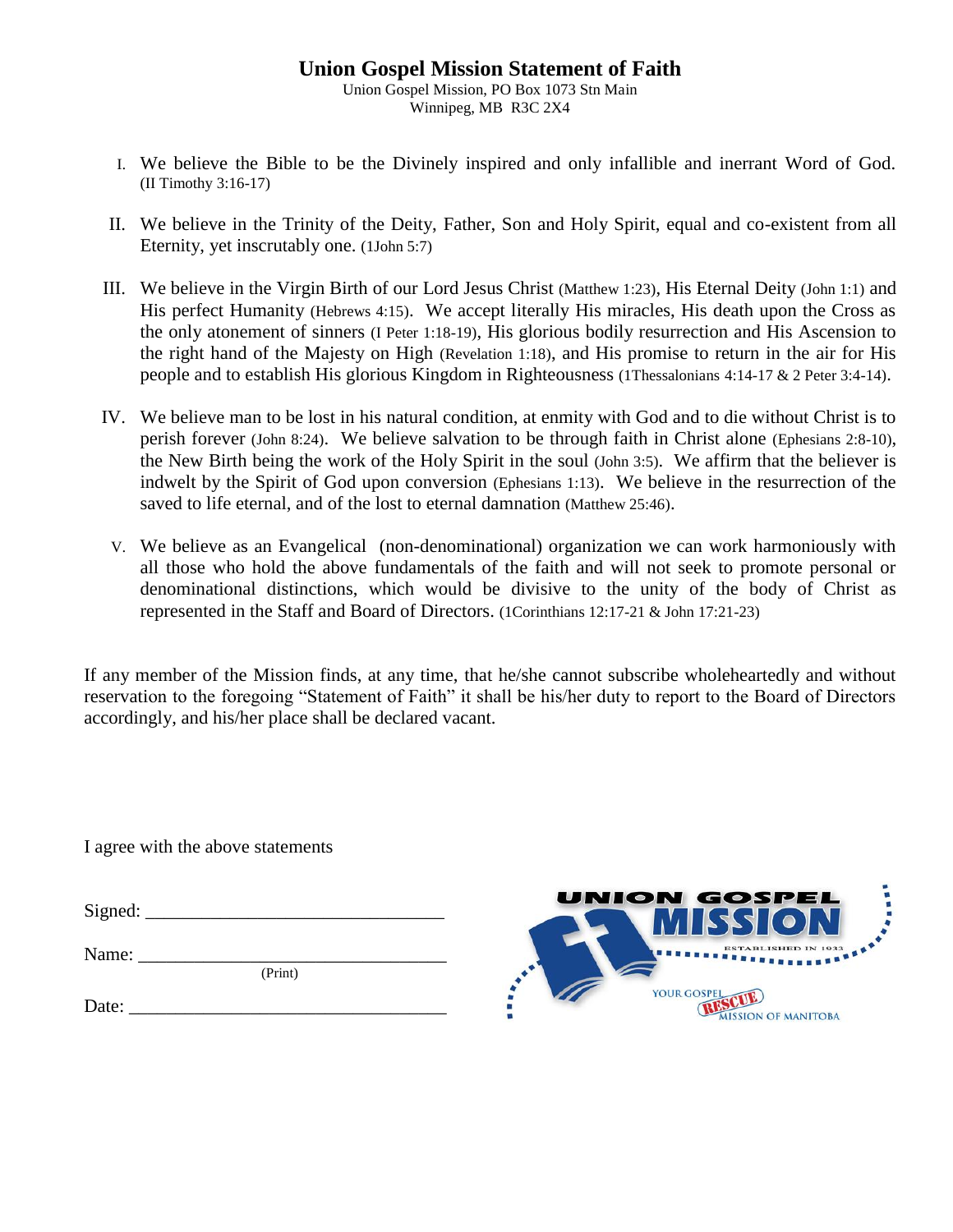

### **MISSIONARY APPLICATION**

## **PART ONE - PERSONAL INFORMATION**

| Position Applied For                                                                                                                         |                                                                            |                                                                                                                 |
|----------------------------------------------------------------------------------------------------------------------------------------------|----------------------------------------------------------------------------|-----------------------------------------------------------------------------------------------------------------|
| Name FIRST MIDDLE                                                                                                                            |                                                                            |                                                                                                                 |
|                                                                                                                                              |                                                                            | <b>LAST</b>                                                                                                     |
|                                                                                                                                              | APARTMENT / STREET                                                         |                                                                                                                 |
| <b>CITY</b>                                                                                                                                  | PROVINCE                                                                   | POSTAL CODE                                                                                                     |
|                                                                                                                                              |                                                                            |                                                                                                                 |
|                                                                                                                                              |                                                                            |                                                                                                                 |
|                                                                                                                                              |                                                                            |                                                                                                                 |
|                                                                                                                                              |                                                                            |                                                                                                                 |
|                                                                                                                                              |                                                                            |                                                                                                                 |
|                                                                                                                                              |                                                                            |                                                                                                                 |
| Do you drink alcoholic beverages?                                                                                                            | Socially ________ With Meals ________ Occasionally _______ Abstain _______ |                                                                                                                 |
| If you drink alcoholic beverages, would you be willing to abstain from use while serving with Union Gospel<br>Mission?<br>$YES$ NO $\_\_\_\$ |                                                                            |                                                                                                                 |
| Do you use tobacco products?                                                                                                                 |                                                                            |                                                                                                                 |
| Do you use drugs other than with a prescription? YES _____ NO______                                                                          |                                                                            |                                                                                                                 |
|                                                                                                                                              |                                                                            | Are there any disabilities or health problems that you wish to be taken into consideration when determining job |

placement? YES \_\_\_\_\_\_ NO\_\_\_\_\_\_\_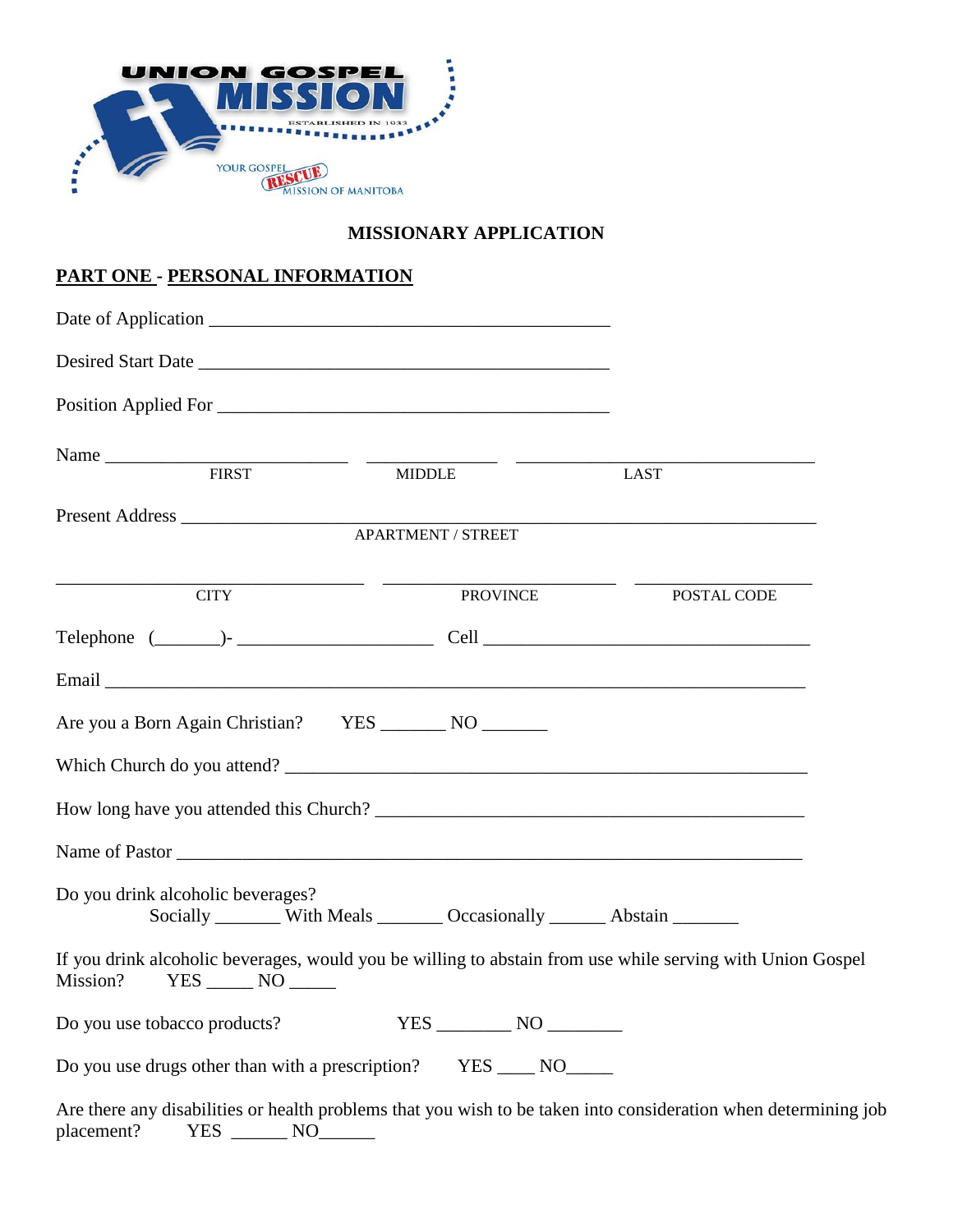| Are you legally entitled to work in Canada? YES |  | NO. |  |
|-------------------------------------------------|--|-----|--|
|-------------------------------------------------|--|-----|--|

Do you have a valid driver's License? YES NO

What would your spouse think about your entering this ministry? Would he or she be supportive?

Please give the Name and Phone number of 5 personal references (not including family members) and your relationship to them.

\_\_\_\_\_\_\_\_\_\_\_\_\_\_\_\_\_\_\_\_\_\_\_\_\_\_\_\_\_\_\_\_\_\_\_\_\_\_\_\_\_\_\_\_\_\_\_\_\_\_\_\_\_\_\_\_\_\_\_\_\_\_\_\_\_\_\_\_\_\_\_\_\_\_\_\_\_\_\_\_\_\_\_\_\_\_\_\_\_\_ \_\_\_\_\_\_\_\_\_\_\_\_\_\_\_\_\_\_\_\_\_\_\_\_\_\_\_\_\_\_\_\_\_\_\_\_\_\_\_\_\_\_\_\_\_\_\_\_\_\_\_\_\_\_\_\_\_\_\_\_\_\_\_\_\_\_\_\_\_\_\_\_\_\_\_\_\_

| .  |  |  |
|----|--|--|
| ∼. |  |  |
| J. |  |  |
|    |  |  |
| ັ  |  |  |

I hereby give Union Gospel Mission permission to check with the references I have provided

\_\_\_\_\_\_\_\_\_\_\_\_\_\_\_\_\_\_\_\_\_\_\_\_\_\_\_\_\_\_\_\_\_\_\_\_\_\_\_\_\_\_\_\_ SIGNATURE

I wholeheartedly agree with the Mission's qualifications of a missionary position and the statement of faith

\_\_\_\_\_\_\_\_\_\_\_\_\_\_\_\_\_\_\_\_\_\_\_\_\_\_\_\_\_\_\_\_\_\_\_\_\_\_\_\_\_\_\_\_ **SIGNATURE** 

#### **PART TWO - EDUCATION AND EMPLOYMENT INFORMATION**

List all Colleges and Universities (most recent first)

| <b>SCHOOL</b> | <b>CITY</b> | <b>DATES</b> | <b>FULL</b> | <b>PART</b> | DEGREE          | <b>MAJOR</b> | <b>MINOR</b> |
|---------------|-------------|--------------|-------------|-------------|-----------------|--------------|--------------|
| <b>NAME</b>   | PROV.       | TO / FROM    | <b>TIME</b> | <b>TIME</b> | <b>RECIEVED</b> | <b>FIELD</b> | <b>FIELD</b> |
|               |             |              |             |             |                 |              |              |
|               |             |              |             |             |                 |              |              |
|               |             |              |             |             |                 |              |              |
|               |             |              |             |             |                 |              |              |
|               |             |              |             |             |                 |              |              |
|               |             |              |             |             |                 |              |              |
|               |             |              |             |             |                 |              |              |
|               |             |              |             |             |                 |              |              |
|               |             |              |             |             |                 |              |              |
|               |             |              |             |             |                 |              |              |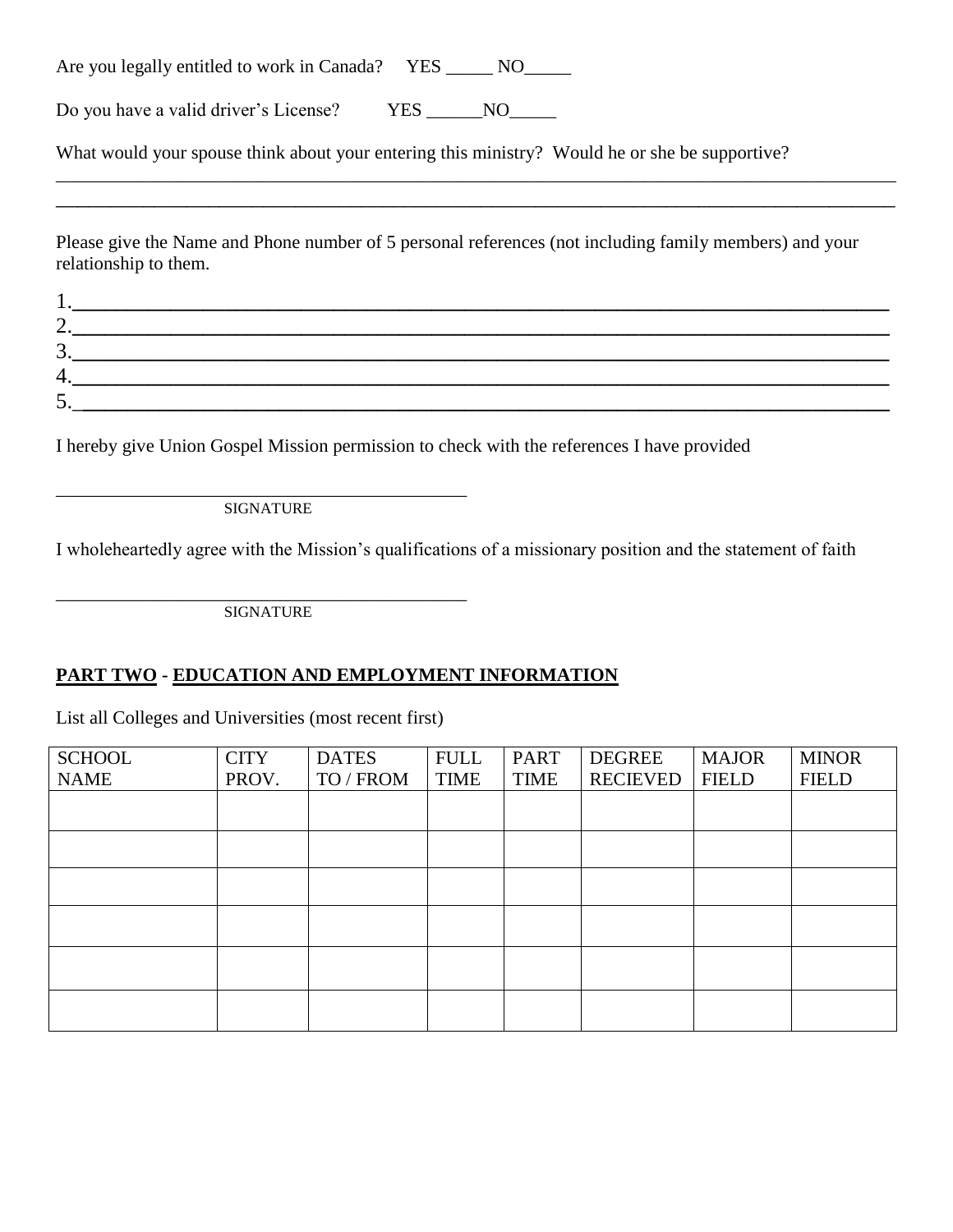### PRESENTLY EMPLOYED WITH:

|        | Job Title                                                                                      |
|--------|------------------------------------------------------------------------------------------------|
|        |                                                                                                |
|        |                                                                                                |
|        |                                                                                                |
|        |                                                                                                |
|        |                                                                                                |
| Salary |                                                                                                |
|        |                                                                                                |
|        | FORMERLY EMPLOYED WITH (List 5 years previous to present job. Use an extra page if necessary). |
|        |                                                                                                |
|        | Job Title                                                                                      |
|        |                                                                                                |
|        |                                                                                                |
|        |                                                                                                |
|        |                                                                                                |
|        |                                                                                                |